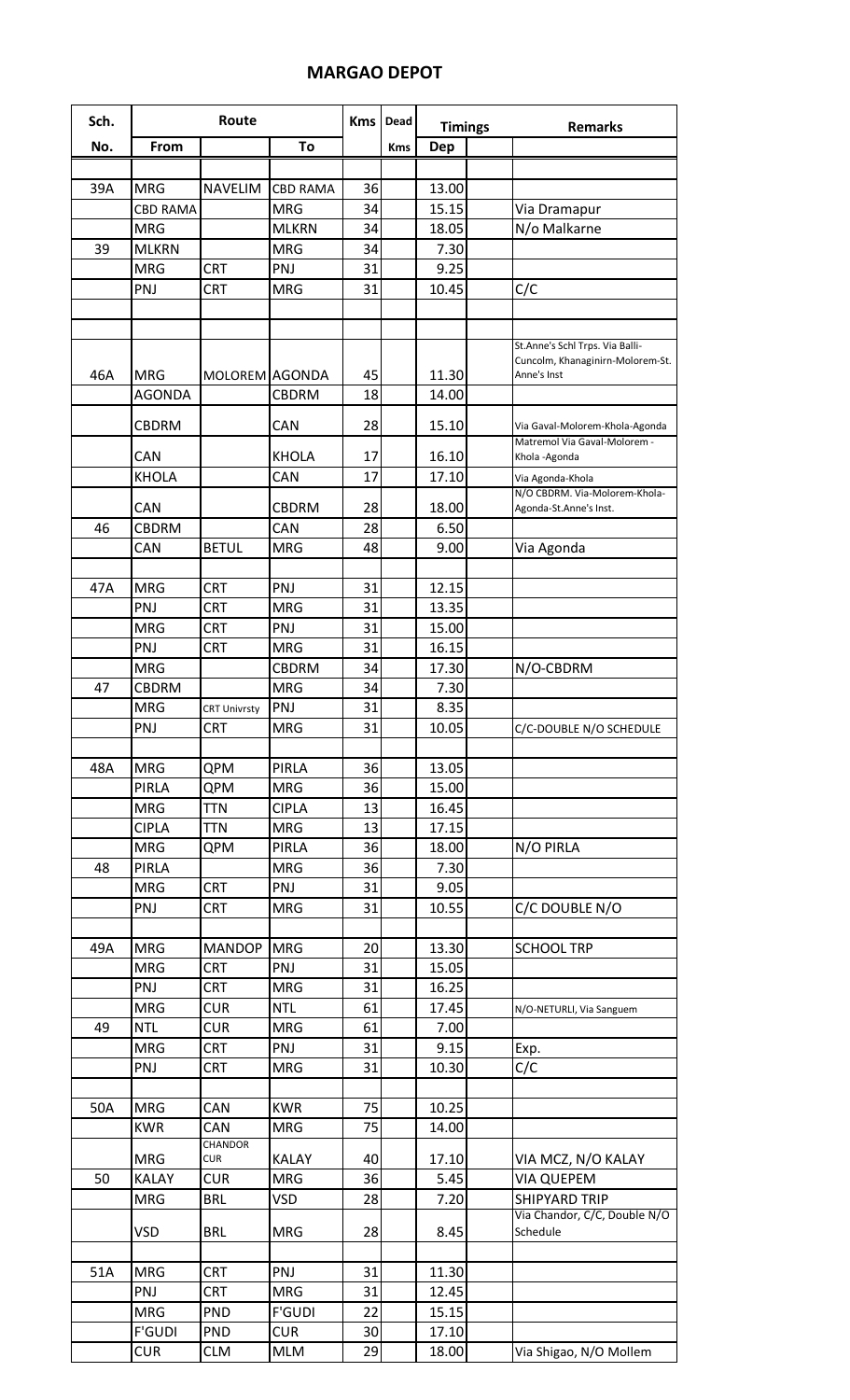| 51  | <b>MLM</b>  | CLM, PND      | PNJ         | 62 | 6.45  |       |                             |
|-----|-------------|---------------|-------------|----|-------|-------|-----------------------------|
|     |             |               |             |    |       |       | Via University, C/C, Double |
|     | PNJ         | UNI, CRT      | <b>MRG</b>  | 40 | 9.20  |       | N/O Schedule                |
|     |             |               |             |    |       |       |                             |
| 52A | <b>MRG</b>  |               | <b>PND</b>  | 18 | 12.15 |       |                             |
|     | PND         | <b>SHRD</b>   | <b>DBL</b>  | 33 | 13.15 |       |                             |
|     | <b>DBL</b>  | <b>SHRD</b>   | <b>PND</b>  | 33 | 14.45 |       |                             |
|     | PND         |               | <b>MRG</b>  | 18 | 15.55 |       |                             |
|     | <b>MRG</b>  |               | PND         | 18 | 17.40 |       |                             |
|     | <b>PND</b>  | <b>SHRD</b>   | DBL         | 33 | 18.30 |       | N/O DABAL                   |
| 52  | <b>DBL</b>  | <b>SHRD</b>   | <b>MRG</b>  | 36 | 7.00  |       |                             |
|     | <b>MRG</b>  | <b>CRT</b>    | PNJ         | 31 | 8.40  |       | <b>NON STOP - MARKET</b>    |
|     | PNJ         | <b>CRT</b>    | <b>MRG</b>  | 31 | 10.05 |       | C/C, Double N/O Schedule    |
|     |             |               |             |    |       |       |                             |
| 57A | <b>MRG</b>  |               | <b>MCZ</b>  | 14 | 13.30 |       |                             |
|     | <b>MCZ</b>  |               | <b>MRG</b>  | 14 | 14.05 |       |                             |
|     | <b>MRG</b>  | CAN           | G'Dongri    | 53 | 16.15 |       | N/O G'DONGRI                |
| 57  | G'Dongri    | CAN           | <b>MRG</b>  | 53 | 7.15  |       |                             |
|     | <b>MRG</b>  | <b>CRT</b>    | PNJ         | 31 | 9.10  |       |                             |
|     | PNJ         | <b>CRT</b>    | <b>MRG</b>  | 31 | 10.55 |       | C/C, Double N/O Schedule    |
| 58A | <b>MRG</b>  | <b>CRT</b>    | PNJ         | 31 | 11.55 |       |                             |
|     | PNJ         | <b>CRT</b>    | <b>MRG</b>  | 31 | 13.15 |       |                             |
|     | <b>MRG</b>  | <b>ASHRAM</b> | PNJ         | 31 | 16.50 |       |                             |
|     |             |               |             |    |       |       | Non Stop - Pass Holder      |
|     | PNJ         | <b>LTL</b>    | <b>MRG</b>  | 37 | 18.00 |       | C/C N/O MRG                 |
| 58  | <b>MRG</b>  |               | <b>CUR</b>  | 24 | 5.50  |       |                             |
|     | <b>CUR</b>  | <b>AMONE</b>  | <b>MRG</b>  | 26 | 7.00  |       |                             |
|     | <b>MRG</b>  | VSD           | <b>HRBR</b> | 34 | 8.15  |       |                             |
|     | <b>HRBR</b> | <b>VSD</b>    | <b>MRG</b>  | 34 | 9.25  |       | C/C                         |
|     |             |               |             |    |       |       |                             |
| 60A | <b>MRH</b>  | <b>SDX</b>    | KARGAL      | 61 | 11.00 | 12.40 |                             |
|     | KARGAL      | CAN           | <b>MRG</b>  | 54 | 14.20 |       |                             |
|     | <b>MRG</b>  | <b>TTN</b>    | <b>BCH</b>  | 65 | 17.10 |       | VIA PILLAR-AMONA - N/O BCH  |
| 60  | <b>BCH</b>  | <b>MARCEL</b> | <b>TTN</b>  | 51 | 6.30  |       |                             |
|     | <b>TTN</b>  | <b>CRT</b>    | <b>MRG</b>  | 21 | 8.35  |       | C/C VIA PILAR-AMONA-N/O BCH |
|     |             |               |             |    |       |       |                             |
| 73A | <b>MRG</b>  | <b>CRT</b>    | <b>VSD</b>  | 30 | 11.50 |       |                             |
|     | <b>VSD</b>  | <b>CRT</b>    | <b>MRG</b>  | 30 | 13.30 |       |                             |
|     | <b>MRG</b>  | <b>CRT</b>    | <b>VSD</b>  | 30 | 14.45 |       |                             |
|     | <b>VSD</b>  | <b>CRT</b>    | <b>MRG</b>  | 30 | 16.30 |       |                             |
|     | <b>MRG</b>  | <b>CRT</b>    | <b>VSD</b>  | 30 | 17.50 |       |                             |
|     | <b>VSD</b>  | <b>CRT</b>    | <b>MRG</b>  | 30 | 19.30 |       | N/O MRG DEPOT               |
|     |             |               |             |    |       |       |                             |
| 73  | <b>MRG</b>  | <b>CRT</b>    | <b>VSD</b>  | 30 | 5.50  |       |                             |
|     | <b>VSD</b>  | <b>CRT</b>    | <b>MRG</b>  | 30 | 7.20  |       |                             |
|     | <b>MRG</b>  | <b>CRT</b>    | <b>VSD</b>  | 30 | 8.50  |       |                             |
|     | VSD         | <b>CRT</b>    | <b>MRG</b>  | 30 | 10.20 |       | C/C                         |
|     |             |               |             |    |       |       |                             |
| 74A | <b>MRG</b>  | <b>CRT</b>    | <b>VSD</b>  | 30 | 12.20 |       |                             |
|     | <b>VSD</b>  | <b>CRT</b>    | <b>MRG</b>  | 30 | 13.45 |       |                             |
|     | <b>MRG</b>  | <b>VSD</b>    | <b>HRBR</b> | 34 | 15.20 | 16.20 |                             |
|     | <b>HRBR</b> | VSD           | <b>MRG</b>  | 34 | 17.00 |       |                             |
|     | <b>MRG</b>  | <b>CRT</b>    | <b>VSD</b>  | 30 | 18.20 |       |                             |
|     | <b>VSD</b>  | <b>CRT</b>    | <b>MRG</b>  | 30 | 20.00 |       | N/O MRG DEPOT               |
| 74  | <b>MRG</b>  | <b>CRT</b>    | <b>VSD</b>  | 30 | 6.20  |       |                             |
|     | <b>VSD</b>  | <b>CRT</b>    | <b>MRG</b>  | 30 | 7.50  |       |                             |
|     | <b>MRG</b>  | <b>CRT</b>    | <b>VSD</b>  | 30 | 9.20  |       |                             |
|     | <b>VSD</b>  | <b>CRT</b>    | <b>MRG</b>  | 30 | 10.50 |       | C/C                         |
|     |             |               |             |    |       |       |                             |
| 75A | <b>MRG</b>  | <b>CRT</b>    | <b>VSD</b>  | 30 | 12.50 |       |                             |
|     | <b>VSD</b>  | <b>CRT</b>    | <b>MRG</b>  | 30 | 14.20 |       |                             |
|     |             |               |             |    |       |       |                             |
|     | <b>MRG</b>  | <b>CRT</b>    | PNJ         | 31 | 16.15 |       |                             |
|     | PNJ         | <b>CNS</b>    | <b>MRG</b>  | 40 | 17.30 |       | <b>VIA CNS</b>              |
|     | <b>MRG</b>  | <b>CRT</b>    | <b>VSD</b>  | 30 | 19.15 |       |                             |
|     | <b>VSD</b>  | <b>CRT</b>    | <b>MRG</b>  | 30 | 20.40 |       | N/O MRG DEPOT               |
| 75  | <b>MRG</b>  | <b>CRT</b>    | VSD         | 30 | 6.50  |       |                             |
|     | <b>VSD</b>  | <b>CRT</b>    | <b>MRG</b>  | 30 | 8.20  |       |                             |
|     | <b>MRG</b>  | <b>CRT</b>    | <b>VSD</b>  | 30 | 9.50  |       |                             |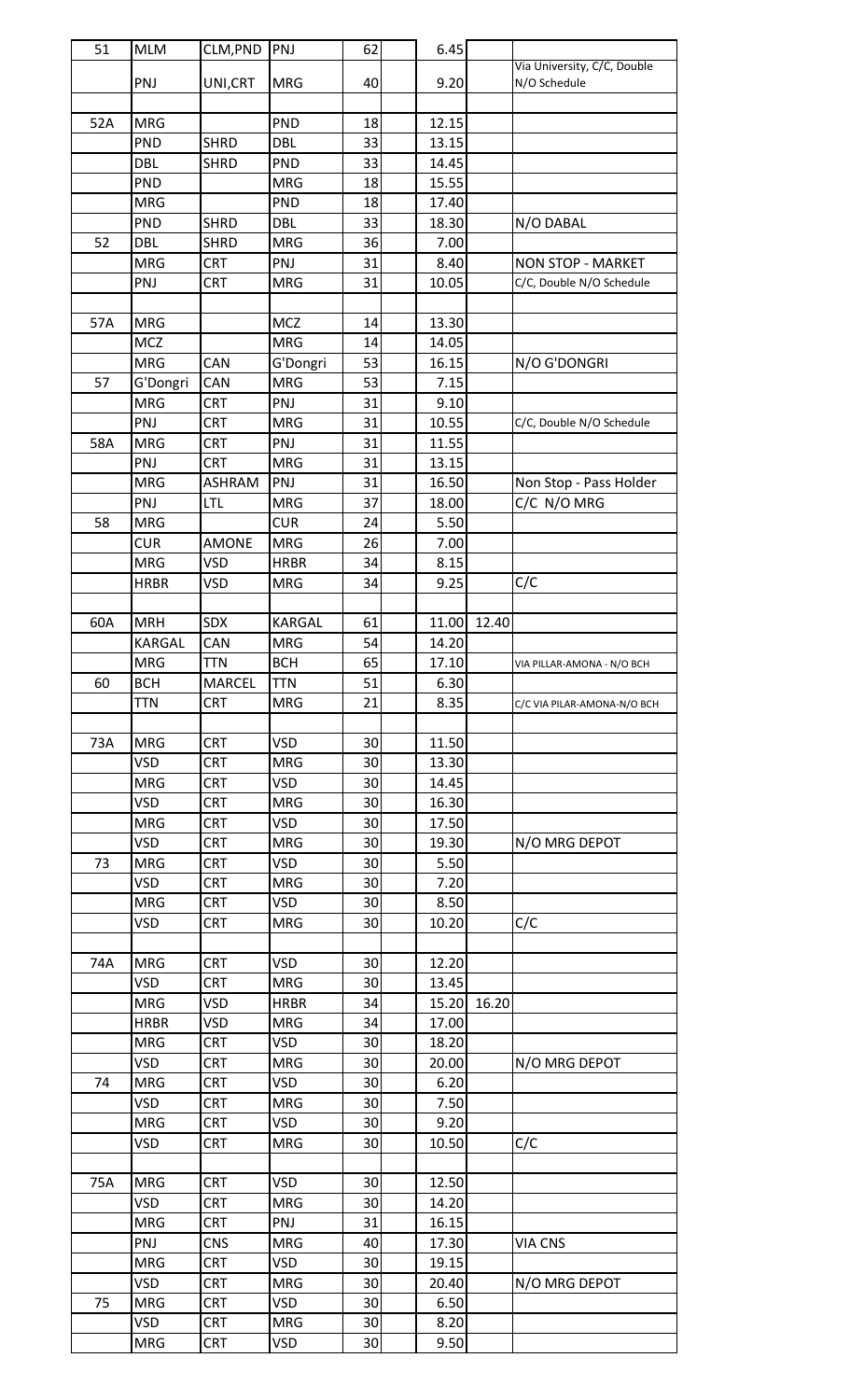|      | <b>VSD</b> | <b>CRT</b>     | <b>MRG</b>    | 30 | 11.20 | C/C                   |
|------|------------|----------------|---------------|----|-------|-----------------------|
|      |            |                |               |    |       |                       |
| 76A  | <b>MRG</b> | <b>CRT</b>     | PNJ           | 31 | 12.15 |                       |
|      | PNJ        | <b>CRT</b>     | <b>MRG</b>    | 31 | 13.30 |                       |
|      | <b>MRG</b> | CHANDOR        | <b>CUR</b>    | 20 | 14.40 | <b>SHUTTLE</b>        |
|      | <b>CUR</b> | <b>RIVONA</b>  | VADEM         | 37 | 16.15 | VIA NETURLI N/O VADEM |
| 76   | VADEM      | <b>TILAMOL</b> | <b>MRG</b>    | 51 | 6.40  |                       |
|      |            |                |               |    |       |                       |
|      | <b>MRG</b> | <b>CRT</b>     | PNJ           | 31 | 8.35  |                       |
|      | PNJ        | <b>CRT</b>     | <b>MRG</b>    | 31 | 9.40  | C/C                   |
| 77A  | <b>MRG</b> | LTL            | PNJ           | 37 | 7.35  |                       |
|      | PNJ        | <b>CRT</b>     | <b>MRG</b>    | 31 | 9.15  |                       |
|      | <b>MRG</b> | <b>BRL</b>     | <b>VSD</b>    | 28 | 10.25 |                       |
|      | <b>VSD</b> | <b>BRL</b>     | <b>MRG</b>    | 28 | 11.40 |                       |
|      | <b>MRG</b> | <b>BRL</b>     | <b>VSD</b>    | 28 | 13.15 |                       |
|      | <b>VSD</b> | <b>BRL</b>     | <b>MRG</b>    | 28 | 14.40 |                       |
|      | <b>MRG</b> | <b>BRL</b>     | <b>VSD</b>    | 28 | 15.55 |                       |
|      | VSD        | <b>BRL</b>     | <b>MRG</b>    | 28 | 17.05 | SINGLE, C/C           |
|      |            |                |               |    |       |                       |
| 78A  | <b>MRG</b> | <b>CNS</b>     | <b>VELSAO</b> | 15 | 7.20  | <b>VIA UTDA</b>       |
|      | VELSAO     | CNS            | <b>MRG</b>    | 15 | 8.05  | <b>UTDA</b>           |
|      | <b>MRG</b> | <b>BRL</b>     | <b>VSD</b>    | 28 | 8.55  |                       |
|      | VSD        | <b>BRL</b>     | <b>MRG</b>    | 28 | 10.05 |                       |
|      | <b>MRG</b> | <b>CNS</b>     | <b>VSD</b>    | 28 | 13.15 | <b>UTDA</b>           |
|      | VSD        | <b>BRL</b>     | <b>MRG</b>    | 28 | 14.20 |                       |
|      | <b>MRG</b> | <b>BRL</b>     | <b>VSD</b>    | 28 | 15.25 |                       |
|      | VSD        | <b>BRL</b>     | <b>MRG</b>    | 28 | 16.55 | C/C, SINGLE           |
|      |            |                |               |    |       |                       |
| 97A  | <b>MRG</b> | <b>CRT</b>     | <b>VSD</b>    | 28 | 9.30  | <b>SHUTTLE</b>        |
|      | <b>VSD</b> | <b>CRT</b>     | <b>MRG</b>    | 28 |       | <b>SHUTTLE</b>        |
|      | <b>MRG</b> | CRT            | VSD           | 28 |       | <b>SHUTTLE</b>        |
|      | VSD        | <b>CRT</b>     | <b>MRG</b>    | 28 |       | <b>SHUTTLE</b>        |
|      | <b>MRG</b> | <b>CRT</b>     | <b>VSD</b>    | 28 |       | <b>SHUTTLE</b>        |
|      | VSD        | <b>CRT</b>     | <b>MRG</b>    | 28 |       | N/O MRG DPT           |
| 97   | <b>MRG</b> | <b>CRT</b>     | <b>VSD</b>    | 28 | 6.00  | <b>SHUTTLE</b>        |
|      | <b>VSD</b> | <b>CRT</b>     | <b>MRG</b>    | 28 |       | <b>SHUTTLE</b>        |
|      | <b>MRG</b> | <b>CRT</b>     | <b>VSD</b>    | 28 |       | <b>SHUTTLE</b>        |
|      | <b>VSD</b> | $\mathsf{CRT}$ | <b>MRG</b>    | 28 |       | <b>C/C SHUTTLE</b>    |
|      |            |                |               |    |       |                       |
| 98A  | <b>MRG</b> | <b>CRT</b>     | <b>VSD</b>    | 28 | 9.45  | <b>SHUTTLE</b>        |
|      | VSD        | <b>CRT</b>     | <b>MRG</b>    | 28 |       | <b>SHUTTLE</b>        |
|      | <b>MRG</b> | <b>CRT</b>     | <b>VSD</b>    | 28 |       | <b>SHUTTLE</b>        |
|      | VSD        | <b>CRT</b>     | <b>MRG</b>    | 28 |       | <b>SHUTTLE</b>        |
|      | <b>MRG</b> | <b>CRT</b>     | <b>VSD</b>    | 28 |       | <b>SHUTTLE</b>        |
|      | VSD        | <b>CRT</b>     | <b>MRG</b>    | 28 |       | N/O MRG DPT           |
| 98   | <b>MRG</b> | CRT            | <b>VSD</b>    | 28 | 6.00  | <b>SHUTTLE</b>        |
|      | VSD        | <b>CRT</b>     | <b>MRG</b>    | 28 |       | <b>SHUTTLE</b>        |
|      | <b>MRG</b> | <b>CRT</b>     | <b>VSD</b>    | 28 |       | <b>SHUTTLE</b>        |
|      | VSD        | <b>CRT</b>     | <b>MRG</b>    | 28 |       | C/C SHUTTLE           |
|      |            |                |               |    |       |                       |
| 99A  | <b>MRG</b> | <b>CRT</b>     | <b>VSD</b>    | 28 | 10.00 | <b>SHUTTLE</b>        |
|      | <b>VSD</b> | <b>CRT</b>     | <b>MRG</b>    | 28 |       | <b>SHUTTLE</b>        |
|      | <b>MRG</b> | <b>CRT</b>     | <b>VSD</b>    | 28 |       | <b>SHUTTLE</b>        |
|      | VSD        | <b>CRT</b>     | <b>MRG</b>    | 28 |       | <b>SHUTTLE</b>        |
|      | <b>MRG</b> | <b>CRT</b>     | <b>VSD</b>    | 28 |       | <b>SHUTTLE</b>        |
|      | <b>VSD</b> | CRT            | <b>MRG</b>    | 28 |       | N/O MRG DPT           |
| 99   | <b>MRG</b> | <b>CRT</b>     | <b>VSD</b>    | 28 | 6.00  | <b>SHUTTLE</b>        |
|      | VSD        | <b>CRT</b>     | <b>MRG</b>    | 28 |       | <b>SHUTTLE</b>        |
|      | <b>MRG</b> | <b>CRT</b>     | <b>VSD</b>    | 28 |       | <b>SHUTTLE</b>        |
|      | VSD        | <b>CRT</b>     | <b>MRG</b>    | 28 |       | C/C SHUTTLE           |
|      |            |                |               |    |       |                       |
| 100A | <b>MRG</b> | <b>CRT</b>     | <b>VSD</b>    | 28 | 10.15 | <b>SHUTTLE</b>        |
|      | VSD        | CRT            | <b>MRG</b>    | 28 |       | <b>SHUTTLE</b>        |
|      | <b>MRG</b> | <b>CRT</b>     | <b>VSD</b>    | 28 |       | SHUTTLE               |
|      | <b>VSD</b> | <b>CRT</b>     | <b>MRG</b>    | 28 |       | <b>SHUTTLE</b>        |
|      | <b>MRG</b> | CRT            | <b>VSD</b>    | 28 |       | <b>SHUTTLE</b>        |
|      | VSD        | <b>CRT</b>     | <b>MRG</b>    | 28 | 6.00  | N/O MRG DPT           |